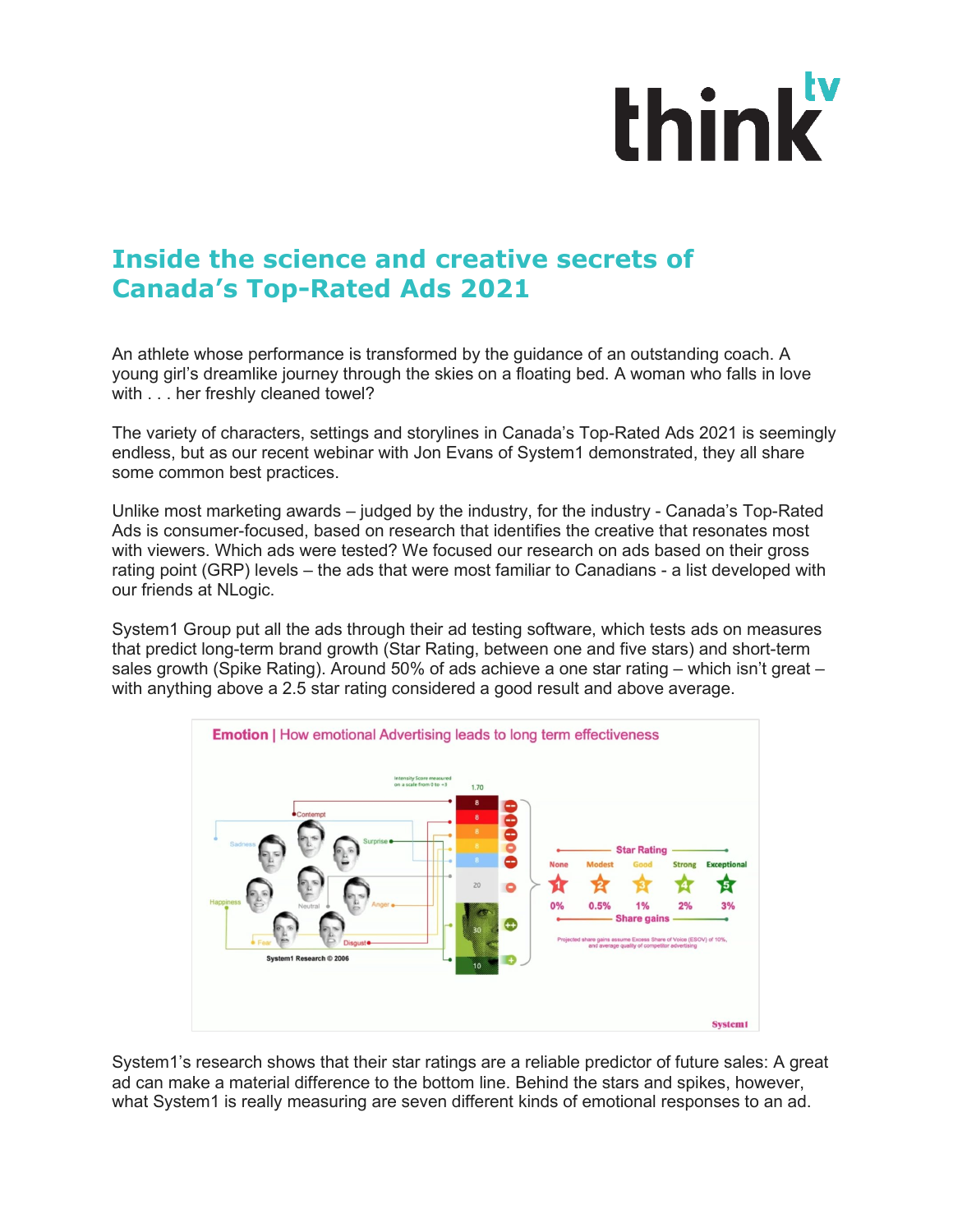That's because, essentially, the better we feel about an ad, the more likely we are to remember – and buy - that brand.

"Our emotions are a better predictor of our action than what we might say and what we might think," Evans said, adding that System1 recently introduced "neutrality" to "happiness," "distrust" and the other emotional states on its list because "It's quite possible to create an ad that elicits no emotions at all."

Another important element in evaluating the top ads is what Evans called fluency — the degree to which consumers will remember the brand behind the creative. This can be more difficult in a spot where a brand is promoting multiple products at the same time, or when the creative only reveals the advertiser later in the spot.

Perhaps not surprisingly, happiness is the best emotion to increase an ad's effectiveness. The results tend to be even better when the creative also includes an element of surprise. If negative scenarios are included in an ad, they need to be resolved by the end of the spot or the response to the ad will be negatively impacted.

"How you feel at the end represents how you feel overall," Evans noted.

Some of the other trends that tended to land advertisers in the top 10 list included:

## *Families, connection and togetherness:*

Many of the top ads didn't rely on humour or celebrities, but told positive stories about family and togetherness. In fact the top food delivery ad, from Hello Fresh, showed a family happily enjoying an easily-prepared dinner together, beating out other star-studded ads in the category that included Elton John, Jon Hamm, and the characters from Wayne's World (although UberEats' Wayne's World was close!).



**Don't be afraid to put product in the foreground:** Although emotion sells, several ads were also sure to include bold branding within their spots. "These companies haven't been afraid to put their logo and web site address in the ad," Evans said. "When you want to be remembered, make sure your advertising is well-branded." This is especially important for new brands; System1 research has found it can take an average of four years for new advertisers to achieve the same results as more established brands.